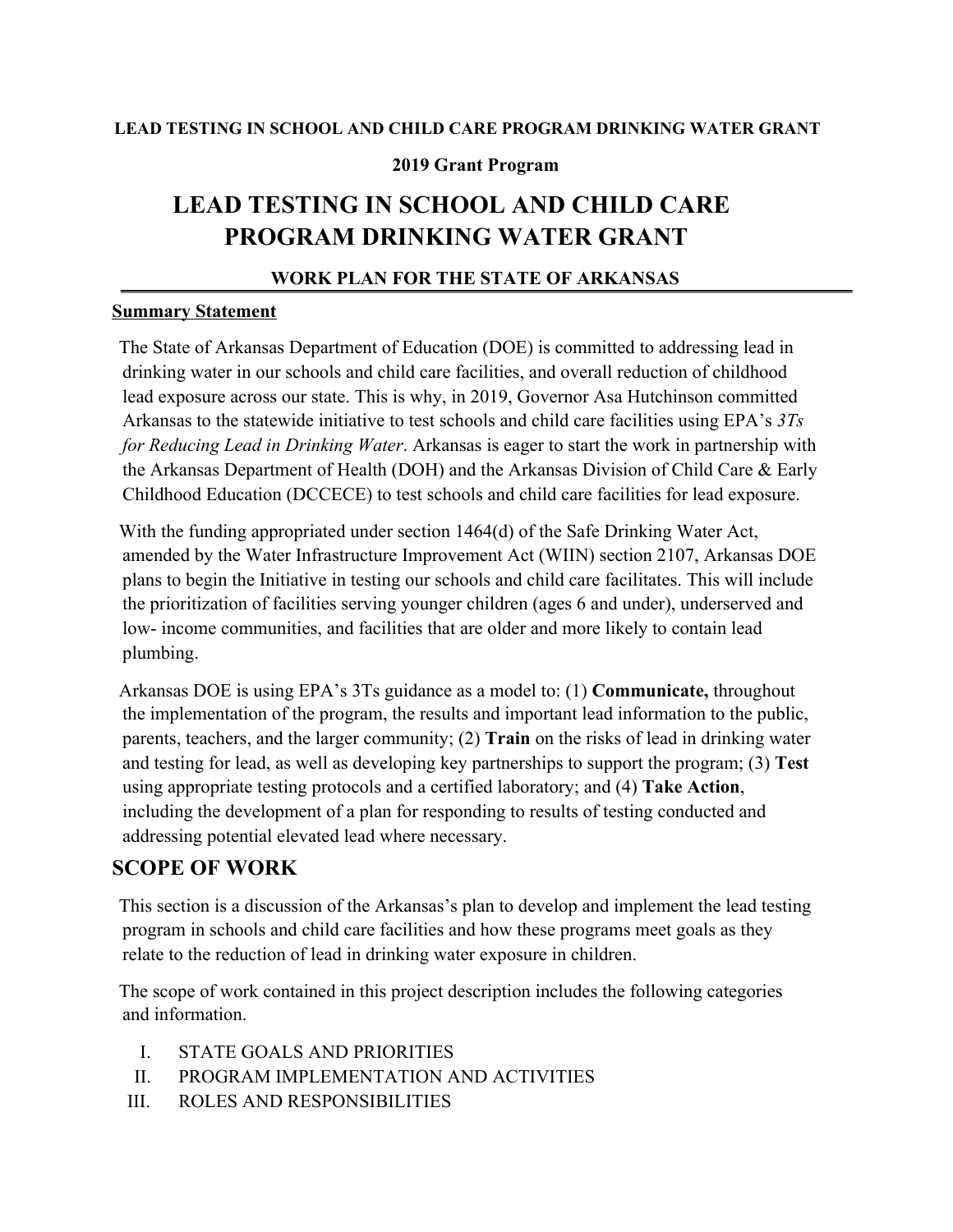- IV. TIMELINE AND MILESTONES
- V. WIIN PROGRAMMATIC PRIORITIES AND EPA'S STRATEGIC PLAN LINKAGE
- VI. ANTICIPATED OUTCOMES/OUTPUTS
- VII. BUDGET NARRATIVE

#### I. **STATE/TERRITORY GOALS AND PRIORITIES**:

Arkansas has approximately 478,318 students enrolled in a total of 1,048 public schools in 238 school districts, and 26 Open-Enrollment Charter Schools. In these public schools, Arkansas has identified approximately 4,521 buildings excluding maintenance, transportation, athletic, unused and greenhouse buildings. Arkansas also has the capacity to serve 144,262 children participating in regular child care and early childhood education centers which include Head Start and state funded pre-k at 1,604 facilities. Arkansas DOE has identified goals and priorities consistent with the priorities outlined in EPA's State Lead Testing in School and Child Care Program Drinking Water Grant Implementation Document (found here: [www.epa.gov/safewater/grants\)](http://www.epa.gov/safewater/grants).

In accordance with the America's Waters Infrastructure Act (AWIA) of 2018, which amended the SDWA section 1464(d), Arkansas DOE will assist in voluntary testing for lead contamination in drinking water at schools and child care facilities that are in low-income areas. This is described based upon the affordability criteria established by the State under SDWA section 1452(d)(3). This may include Schools with at least 50% of the children receiving free and reduced lunch and Head Start facilities, for example.

Other priorities will include elementary and child care programs that primarily care for children 6 years and under; older facilities that are more likely to contain lead plumbing (e.g. facilities built before lead ban of 1988); and established and sustainable child care programs without factors indicating that the building may not be serving as a child care facility in the future.

It is Arkansas DOE's goal to reduce lead exposure at these facilities by testing for lead, identifying potential lead sources, and taking action. Using the priorities listed above, this testing effort includes the goals of:

- a. Testing all outlets used for consumption at 50% of the total child care facilities in the state with a plan to continue testing after the project period.
- b. Testing all outlets used for consumption at 15% of the total schools buildings in the state with a plan to continue testing after the project period. This subset will be prioritized in low-income areas and elementary grades.
- c. Providing education about lead and the importance of testing to all school districts.

## II. **PROGRAM IMPLEMENTATION AND ACTIVITIES**: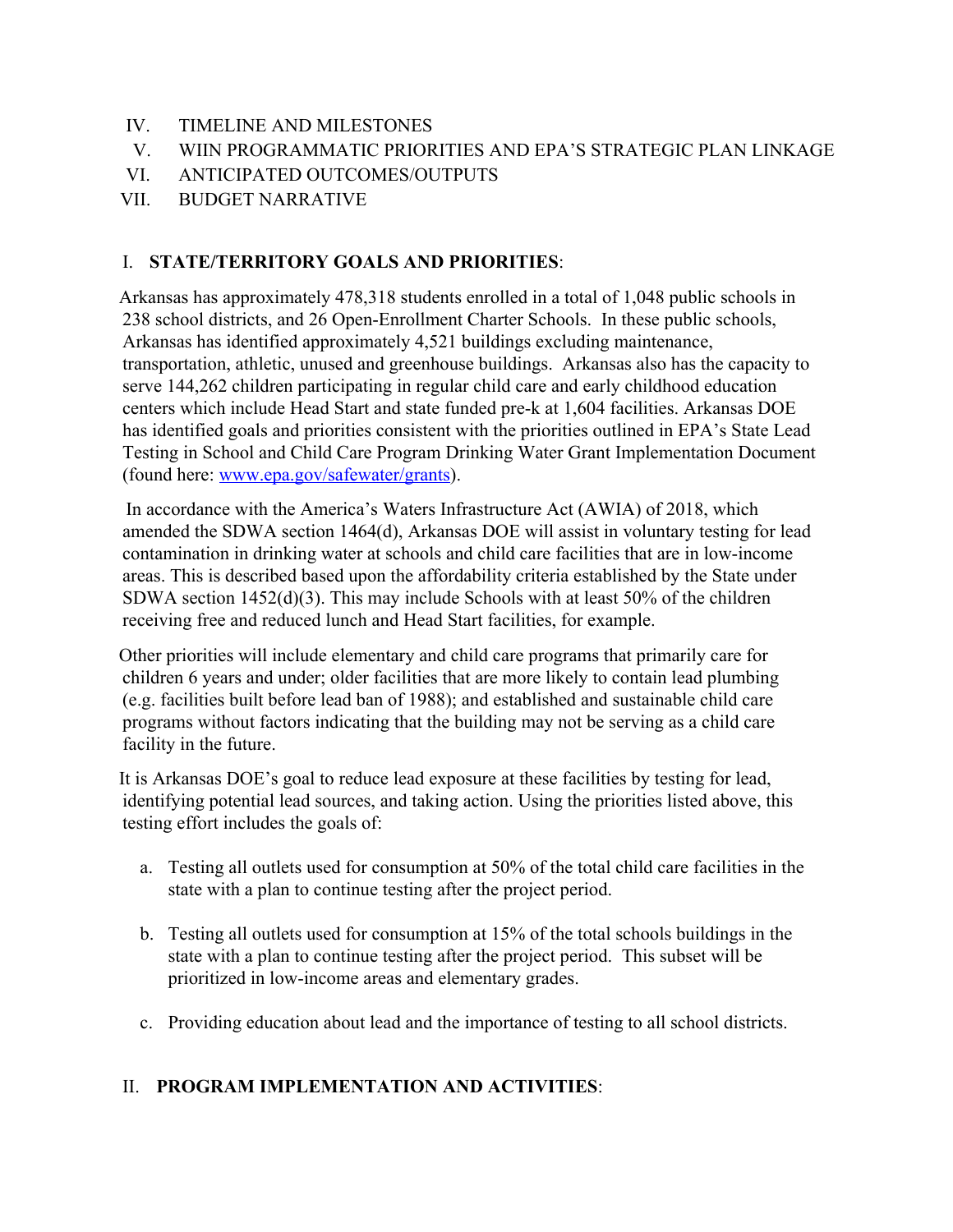Arkansas DOE is utilizing EPA's 3Ts guidance (*[www.epa.gov/safewater/3ts\)](http://www.epa.gov/safewater/3ts)* [t](http://www.epa.gov/safewater/3ts)o implement the water testing plan. This includes efforts to (1) **Communicate**, throughout the implementation of the program, the results and important lead information to the public, parents, teachers, and the larger community; (2) **Train** on the risks of lead in drinking water and testing for lead, as well as developing key partnerships to support the program; (3) **Test** using appropriate testing protocols and a certified laboratory; and (4) **Take Action**, including the development of a plan for responding to results of testing conducted and addressing potential elevated lead where necessary. Below are specific activities included in these key elements:

- a. **Communication**: Arkansas DOE will establish key partnerships to support the program as well as keeping the public informed (see more on partnerships in Appendix A). Arkansas recognizes that timely dissemination of communication materials is of the utmost importance. Therefore, information about the sampling program and lead in drinking water will be shared before the lead in drinking water sampling program begins, after obtaining the results of testing, when/if corrective measures are decided upon (and in the event no corrective measures are appropriate because the lead levels are low), and in response to periodic interest in the program. Specifically:
	- Notifications will occur at least 30 days prior to testing at that facility
	- Testing results will be shared with the school or child care community as soon as possible, but no later than 2 weeks following the receipt of the final results.
	- Press releases and public meetings will be held, in collaboration with school district and child care program leaders.
	- General public education and updates to the testing website will be made on an ongoing basis and can be accessed by the public.

Arkansas DOE and DOH will be using a variety of methods to communicate and be transparent throughout this program with the goal of reaching the target audiences; including: press releases, Commissioner's Memos, electronic fliers for schools, articles for staff newsletters, presentations, email and websites, and social media. There will also be an email address made available for any additional questions or requests for information:. In addition, schools and child care facilities will make available, in the administrative offices and on their public website, if applicable, a copy of the results of any voluntary testing.

Arkansas DOE along with DOH has identified our target audiences as: the school or child care community (e.g. parents, teachers, and staff), the building community, the larger community, local community organizations (e.g. local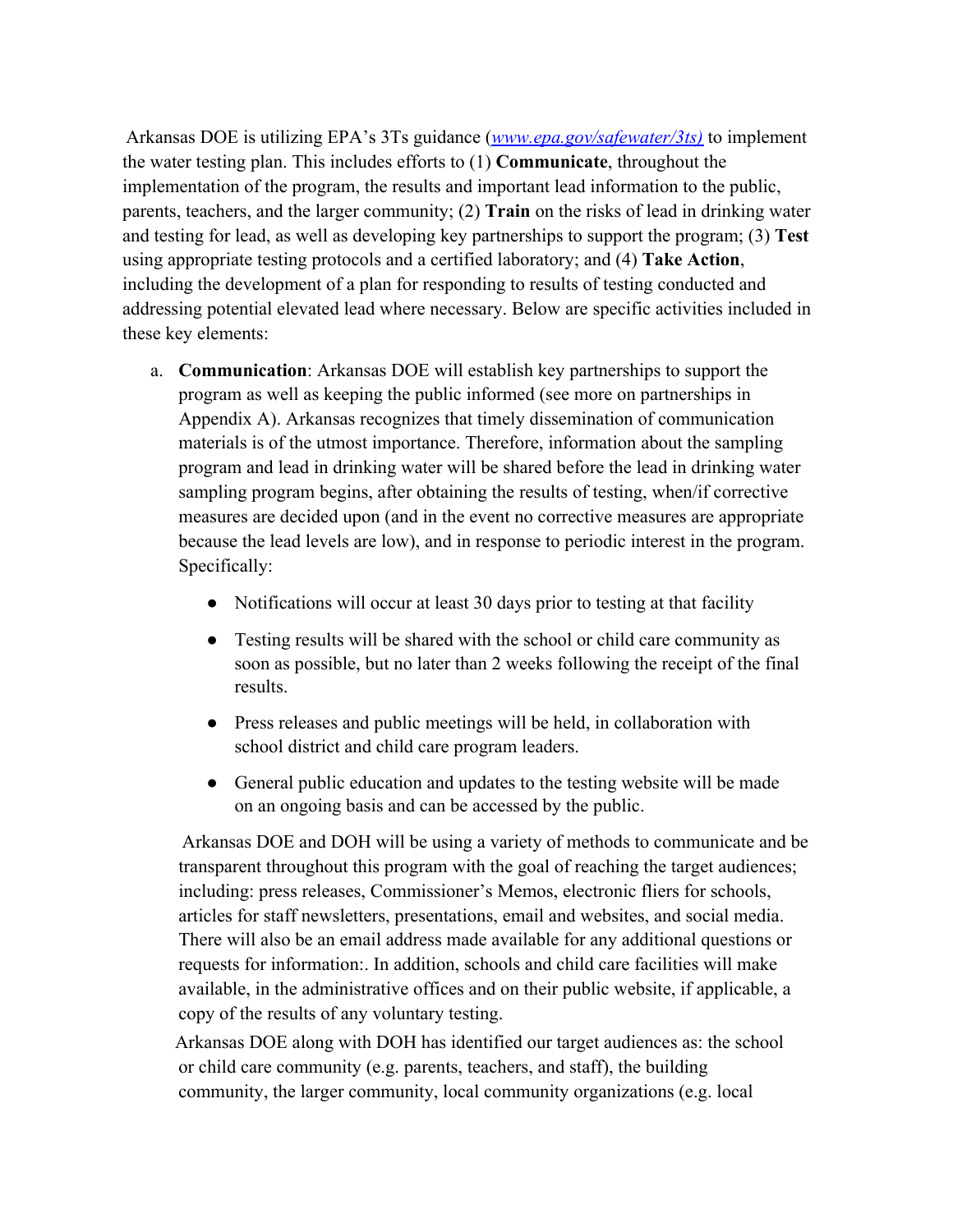health officials, environmental health specialists, doctors, and nurses, Lead Poisoning Prevention Programs, and civic and faith-based groups), and the drinking water community (e.g. utilities serving these facilities).

b. **Training**: Training will include education and training on the risks of lead in drinking water, as well as key partnerships to support the program (see more on partnerships in Appendix A). Arkansas will also post resources and materials on its website for access by the public. Training will include the causes and health effects of lead in drinking water; as well as training on program plan and sampling procedures.

Arkansas DOH intends to provide training to DOE staff in a train-the-trainer model. The DOE will then train district staff to perform sampling method indicated in the EPA's 3Ts guidance..

c. **Testing**: Arkansas DOE will be utilizing EPA's 3Ts guidance 2-step sampling protocol, as described at [https://www.epa.gov/sites/production/files/2018-09/documents/module\\_](https://www.epa.gov/sites/production/files/2018-09/documents/module_5_3ts_2-step_sampling_protocol_508.pdf) 5. 3ts. 2-step\_sampling\_protocol\_508.pdf, and the Arkansas DOE will collaborate with DOH to issue an RFP to contract a laboratory, which is certified to test lead in drinking water, to process and analyze samples collected under this program. To reach as many facilities as possible, we will be taking the initial 250 mL first draw sample at each tap and following up with the flush samples at locations identified with elevated lead.

Arkansas DOE will be working with the DOH and districts to develop sampling plans and conduct initial site assessment, as well as collect initial and follow-up flush samples at identified facilities. Arkansas anticipates:

- 802 child care facilities to be tested;
- 678 school buildings to be tested; and
- 10% of the taps to require additional sampling (e.g. follow-up flush sampling).

All sampling efforts under this program will be properly coded and recorded using the coding system and record keeping recommendations identified in EPA's 3Ts guidance.

d. **Taking Action**: Arkansas has developed a plan for responding to results of testing conducted and addressing potential elevated lead where necessary. Responses to results will follow remediation recommendations in the 3Ts guidance. The Initiative includes action at sample sites with results above the state action level of 15 parts per billion (the action level in the federal Lead and Copper Rule). This plan also includes the sampling post-remediation to ensure efforts to reduce lead levels were effective.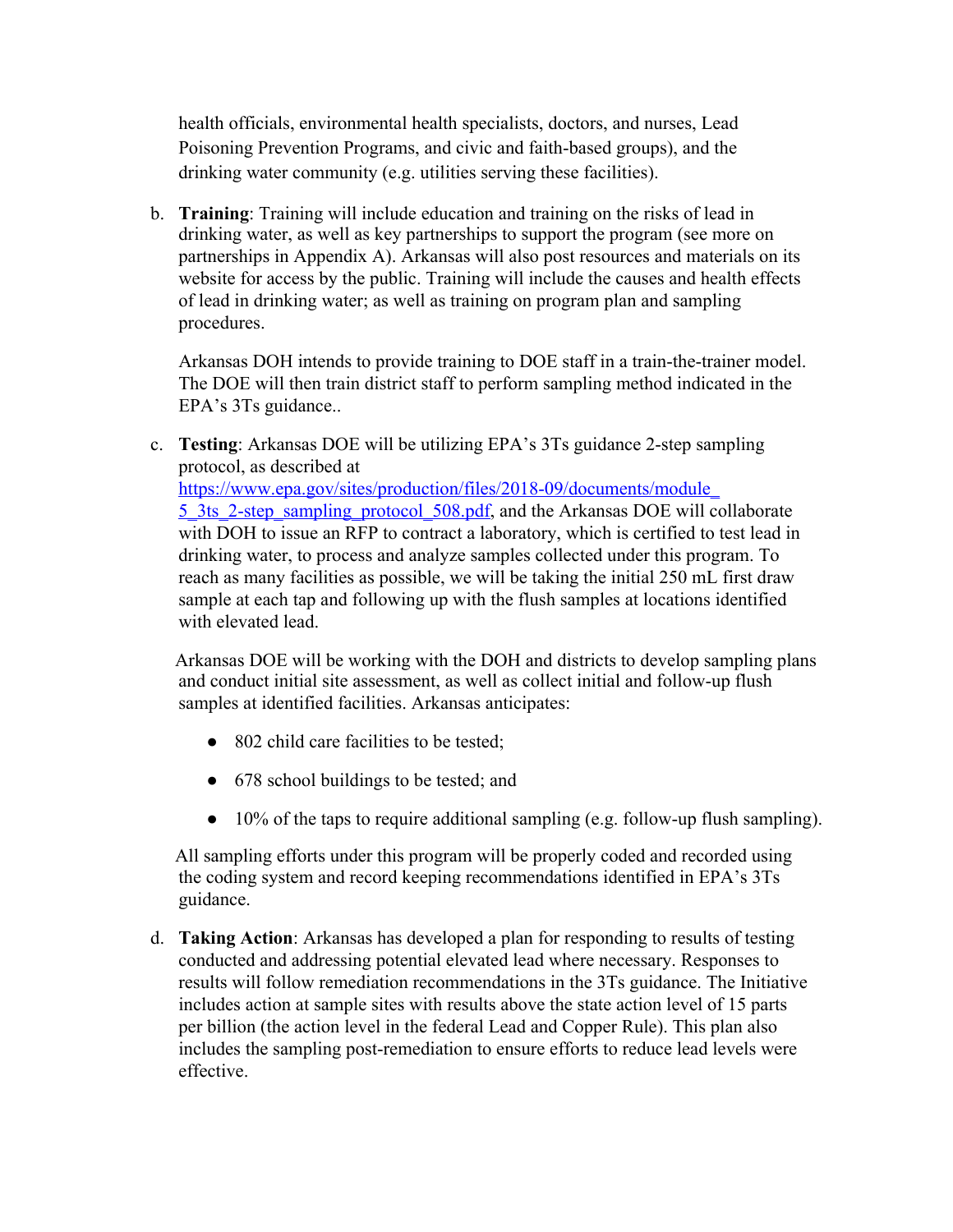# III. **ROLES AND RESPONSIBILITIES**:

A list of roles and responsibilities are listed below, and potential project partners are identified in Appendix A.

| <b>3Ts Program Contact:</b> This person will act as the point of                                                                                             | Tim Cain, Director                                                         |  |
|--------------------------------------------------------------------------------------------------------------------------------------------------------------|----------------------------------------------------------------------------|--|
| contact for your 3Ts Program and help coordinate the<br>communication efforts.                                                                               | Division of Public School Academic<br><b>Facilities and Transportation</b> |  |
|                                                                                                                                                              | One Capitol Mall, Suite 4D-200                                             |  |
|                                                                                                                                                              | Little Rock, AR 72201                                                      |  |
|                                                                                                                                                              | $(501) 682 - 4261$                                                         |  |
|                                                                                                                                                              | Email: Tim.Cain@arkansas.gov                                               |  |
|                                                                                                                                                              |                                                                            |  |
|                                                                                                                                                              |                                                                            |  |
|                                                                                                                                                              | Teresa Lee, P.E.                                                           |  |
|                                                                                                                                                              | Chief, Technical Support                                                   |  |
|                                                                                                                                                              | <b>Engineering Section</b>                                                 |  |
|                                                                                                                                                              | Arkansas Department of Health                                              |  |
|                                                                                                                                                              | $(501)$ 280-4128                                                           |  |
|                                                                                                                                                              | teresa.lee@arkansas.gov                                                    |  |
| Public Communications Team: Communicate testing plans,                                                                                                       | Kimberly Mundell, MPA                                                      |  |
| results, and remediation efforts to the public. The public<br>consists of, but is not limited to, the school community, media<br>outlets, civic groups, etc. | Director of Communications                                                 |  |
|                                                                                                                                                              | Arkansas Department of Education                                           |  |
|                                                                                                                                                              | Division of Elementary and Secondary<br>Education                          |  |
|                                                                                                                                                              | Four Capitol Mall, Room 305A                                               |  |
|                                                                                                                                                              | Little Rock, AR 72201                                                      |  |
|                                                                                                                                                              | $(501) 683 - 4788$                                                         |  |
|                                                                                                                                                              | kimberly.mundell@arkansas.gov                                              |  |
| <b>Public Email Contact:</b> This person will monitor the email<br>address (TBD) to ensure questions and concerns are being<br>responded to.                 | <b>TBD</b>                                                                 |  |
| <b>DOH and ADE Website and Social Media Contact: This</b>                                                                                                    | Kimberly Mundell, MPA                                                      |  |
| person will make sure websites (TBD) and social media<br>stay up to date with the latest information.                                                        | Director of Communications                                                 |  |
|                                                                                                                                                              | Arkansas Department of Education                                           |  |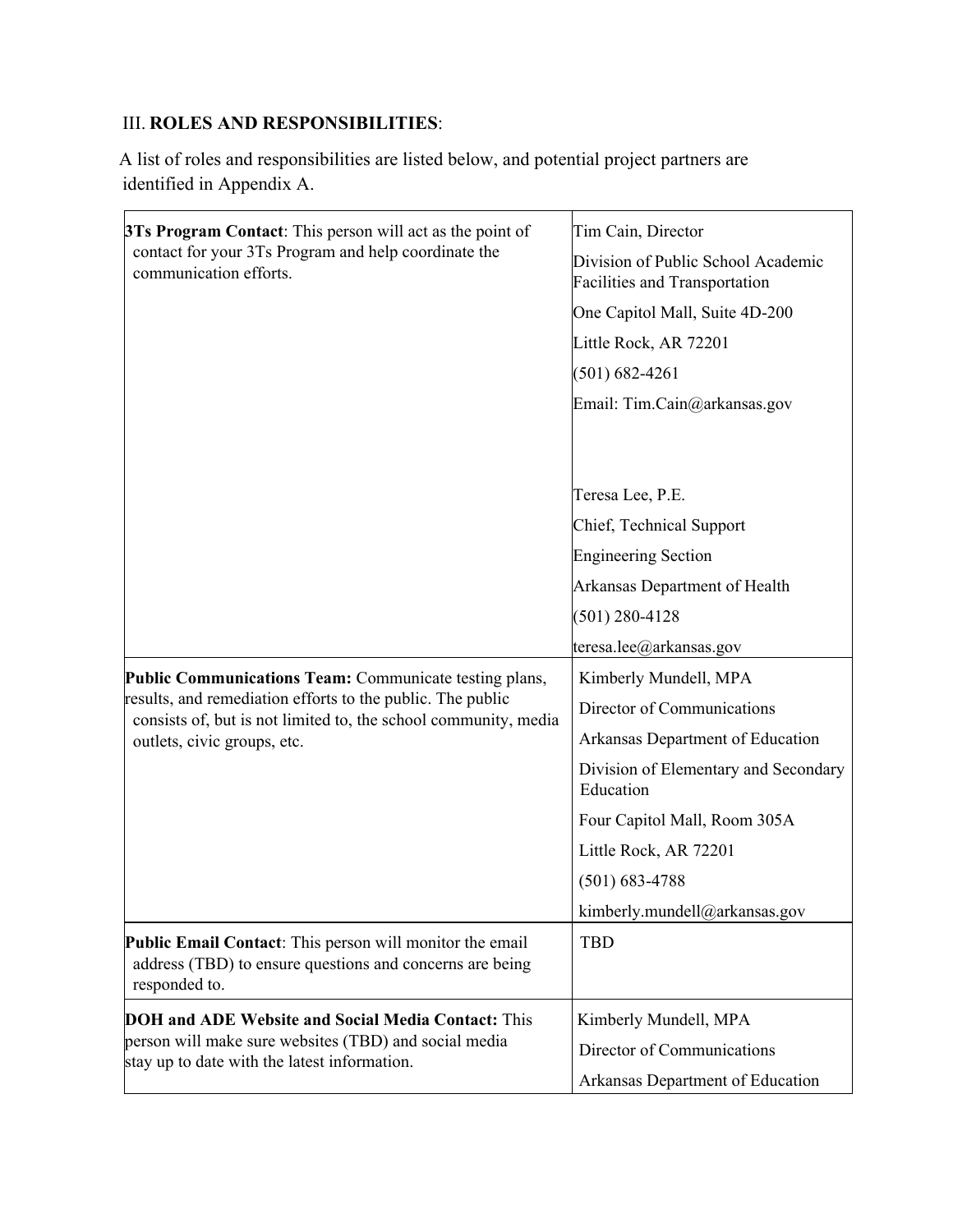| <b>Sampling Plan and Execution Contact:</b> This person will lead                                                                                                                    | Division of Elementary and Secondary<br>Education<br>Four Capitol Mall, Room 305A<br>Little Rock, AR 72201<br>$(501) 683 - 4788$<br>kimberly.mundell@arkansas.gov<br>Kenneth Johnson                       |
|--------------------------------------------------------------------------------------------------------------------------------------------------------------------------------------|------------------------------------------------------------------------------------------------------------------------------------------------------------------------------------------------------------|
| the effort to develop a sampling plan for the school. They will<br>also engage with other program points of contact and external<br>resources and partners as appropriate.           | Kenneth.w.johnson@arkansas.gov<br>$(501) 683 - 1295$<br><b>Facilities and Transportation</b>                                                                                                               |
| <b>Testing Contractor Contact: Works with laboratories,</b><br>interest groups, schools and other partners supporting and<br>interested in the 3Ts Program to maintain communication | Tim Cain, Director<br>Division of Public School Academic<br>Facilities and Transportation<br>One Capitol Mall, Suite 4D-200<br>Little Rock, AR 72201<br>$(501) 682 - 4261$<br>Email: Tim.Cain@arkansas.gov |

## IV.**TIMELINE AND MILESTONES**:

A detailed timeline for the project, including milestones for specific tasks, can be found below.

- **FY2019 Quarter 4:** Begin assembling program team; publish resources and information on Arkansas DOE's and DOH's webpage; receive funding from federal award agency. Finalize scope of work for contractor(s) and begin or continue the contracting process. Finalize ranking list for schools at most risk for lead in water to be recruited for testing.
- **FY2020 Quarter 1:** Receive funding from federal award agency Recruitment of participant schools (beginning with schools with highest risk), beginning of public communication and outreach about the grant program and the education of program participants as needed; and the collection of information pertaining to sample site plans for participant schools and child care facilities.
- **FY2020 Quarter 2:** Work to finalize school sample site plans and new site plans;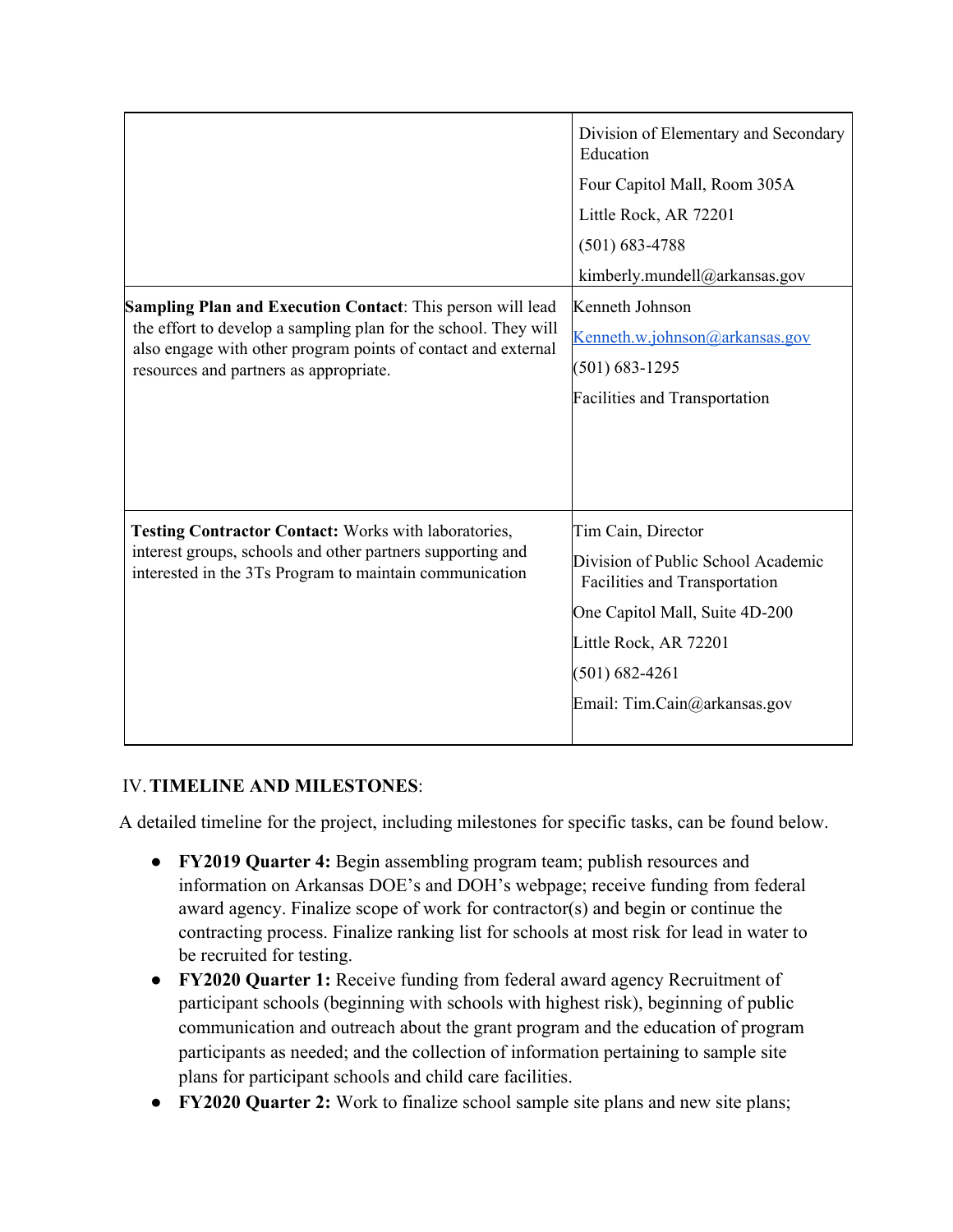notify the school and childcare community of these plans to sample and to include important information about lead in drinking water; and begin sampling at the schools and child care facilities; partner with schools/child care facilities about solutions where elevated lead levels are identified when needed; make available results from testing as soon as possible but no later than two weeks after receipt of final results; support schools and child care programs in community outreach; conduct follow-up sampling where needed. Ongoing recruitment for school and child care facilities to be sampled in Q3.

- **FY2020 Quarter 3:** Continue to work with schools and their sample site plans; notify school and child care community of plan to sample and important information about lead in drinking water; and conduct sampling at school and child care facilities; partner with schools/child care facilities about solutions where elevated lead levels are identified when needed; make available results from testing as soon as possible but no later than two weeks after receipt of final results; support schools and child care programs in community outreach; conduct follow-up sampling where needed.
- **FY2020 Quarter 4:** Continue to conduct sampling at school facilities if needed; take action where elevated lead levels are identified; share results of testing as soon as possible but no later than two weeks after receipt of final results; support schools and child care programs in community outreach. Begin review of outcomes from testing and remediations and generate a list of target schools and child care for next sampling (Q2&3 2021).
- **FY2021 Quarter 1:** Continue recruitment work and review of sample site plans; ongoing notifications to school and child care community of plan to sample and important information about lead in drinking water. Beginning of public communication and outreach about the grant program and the education of program participants as needed; and the collection of information pertaining to sample site plans for participant schools and child care.
- **FY2021 Quarter 2:** Work to finalize school sample site plans and new site plans; notify the school and child care community of these plans to sample and to include important information about lead in drinking water; and begin sampling at the schools and child care facilities; partner with schools/child care programs about solutions where elevated lead levels are identified when needed; make available results from testing as soon as possible but no later than two weeks after receipt of final results; support schools and child care programs in community outreach; conduct follow-up sampling where needed. Ongoing recruitment for school and daycares to be sampled in Q3.
- **FY2021 Quarter 3:** Continue to work on sample site plans; ongoing notifications to school and child care community of plan to sample and important information about lead in drinking water; take action where elevated lead levels are identified; share results of testing as soon as possible but no later than two weeks after receipt of final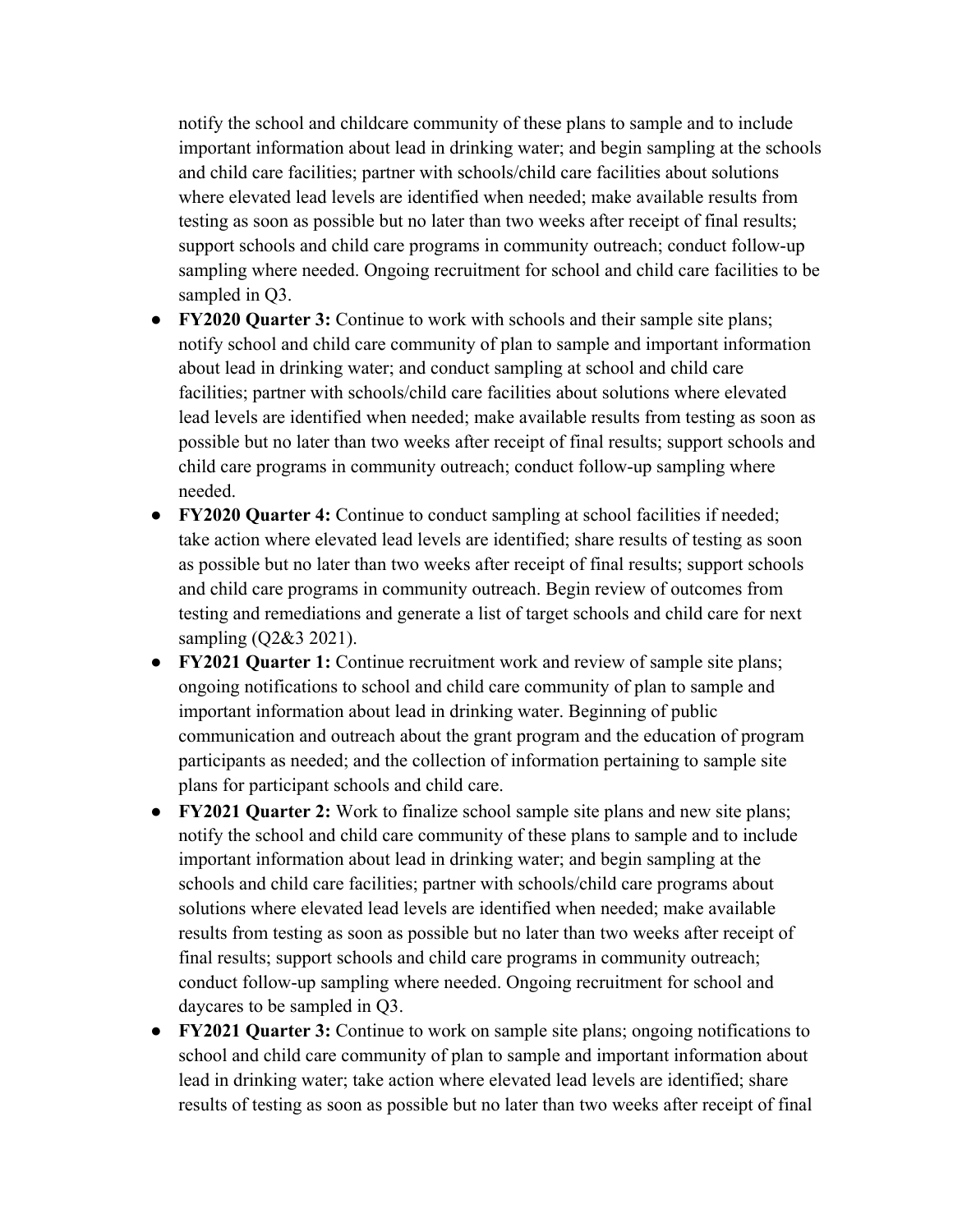results; support schools and child care programs in community outreach; conduct follow-up sampling where needed.

● **FY2021 Quarter 4:** Finalize any last sampling at school and child care facilities if needed; take action where elevated lead levels are identified; share results of testing as soon as possible but no later than two weeks after receipt of final results; support schools and child care programs in community outreach. Begin review and finalization of the data outcomes from testing and remediations.

## I. **WIIN PROGRAMMATIC PRIORITIES AND EPA'S STRATEGIC PLAN**:

The principal objective of the assistance to be awarded under this program is to provide grants to states to help local education agencies to test schools and child care facilities for lead contamination in drinking water, utilizing EPA's 3Ts guidance or applicable state regulations or guidance that are not less stringent. The objective of the Program is to: (1) Reduce children's exposure to lead in drinking water; (2) Help states target funding toward schools and child care programs unable to pay for testing; (3) Utilize the 3Ts model or model no less stringent to establish best practices for a lead in drinking water prevention program; (4) Foster sustainable partnerships at the state and local level to allow for more efficient use of existing resources and exchange of information among experts in various educational and health sectors; and (5) Enhance community, parent, and teacher cooperation and trust.

The activities described in this workplan support the WIIN Programmatic Priorities and EPA's FY 2018-22 Strategic Plan, Goal 1, "Core Mission: Deliver real results to provide Americans with clean air, land, and water, and ensure chemical safety," Objective 1.2, "Provide for Clean and Safe Drinking Water: Ensure waters are clean through improved water infrastructure and, in partnership with states and tribes, sustainably manage programs to support drinking water, aquatic ecosystems, and recreational, economic, and subsistence activities."

## II. **ANTICIPATED OUTCOMES/OUTPUTS**:

Outputs and outcomes expected to be achieved under the agreement are described below.

**Outputs** for this project include: (1) Use the EPA's 3Ts for Reducing Lead in Drinking Water guidance to implement the state program; (2) Development of a state lead testing in drinking water in schools and child care facilities management strategy that supports a robust training, monitoring, and maintenance plan that protects children from lead exposure now and in the future; (3) Prioritization of testing to target vulnerable communities and populations: schools and child care programs in underserved and/or low-income communities; elementary and child care programs that primarily care for children 6 years and under; and older facilities that are more likely to contain lead plumbing; (4) Providing results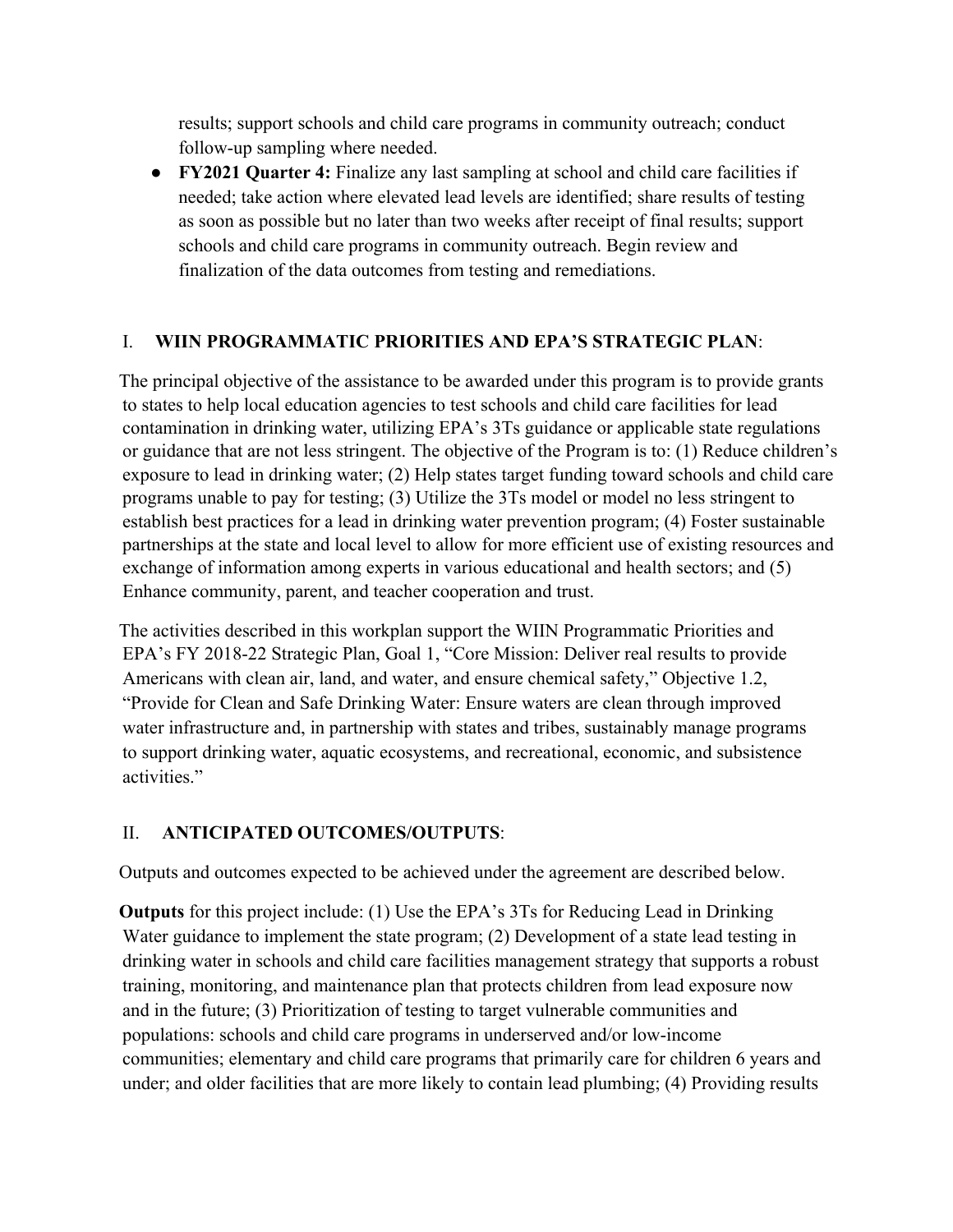of any voluntary testing for lead contamination in school and child care facility drinking water carried out using grant funds and notifying parents, teachers, and organizations of the availability of the results; (5) Developing a regular lead testing program under the Initiative; and (6) Establishment of routine practices such as those outlined in the 3Ts guidance.

**Outcomes**: for this project include: (1) Schools or child care programs, unable to pay for testing, implementing a testing program and mitigating lead exposure by utilizing the 3Ts toolkit in determining best action to take for remediation; (2) The reduction of children's exposure to lead in drinking water; (3) Improvement of staff and community knowledge on lead in drinking water and other environmental harms; and (5) Water quality improvement and lead exposure reduction in drinking water; and (6) Establishment of routine practices such as those outlined in the 3Ts guidance.

Other outcomes include: (1) Fostering sustainable partnerships at the state and local level to allow for a more efficient use of resources and the exchange of information among experts in various areas of school, child care, utility, and health sectors; and (2) The enhancement of community, parent, and teacher trust.

## **I. BUDGET NARRATIVE:**

**[***This section of the work plan should include a detailed itemized budget proposal (in addition to the Standard Form 424A). Justify the expenses for each of the categories being performed within the grant/project period. Indicate which costs will be paid by the state's or territory's allocation from EPA and which costs will be paid by the state's or territory's voluntary funds, if applicable. Voluntary funds by the state or territory is not a grant requirement. Applicants must itemize costs related to personnel, fringe benefits, travel, equipment, supplies, contractual costs, other direct costs, indirect costs, and total costs.***]**

View EPA's *Interim General Budget Development Guidance for Applicants and Recipients of EPA Financial Assistance.* This interim guidance is a tool that may be used by applicants and recipients of EPA funds when preparing proposed work plans, budgets, and budget narratives for EPA assistance agreements for project grants/cooperative agreements and continuing environmental program (CEP) grants.

Following is a detailed line-item budget and associated justification for activities proposed for the cooperative agreement with the Arkansas Department of Health.

a. **Salaries and Wages**

NONE

**b. Consultants**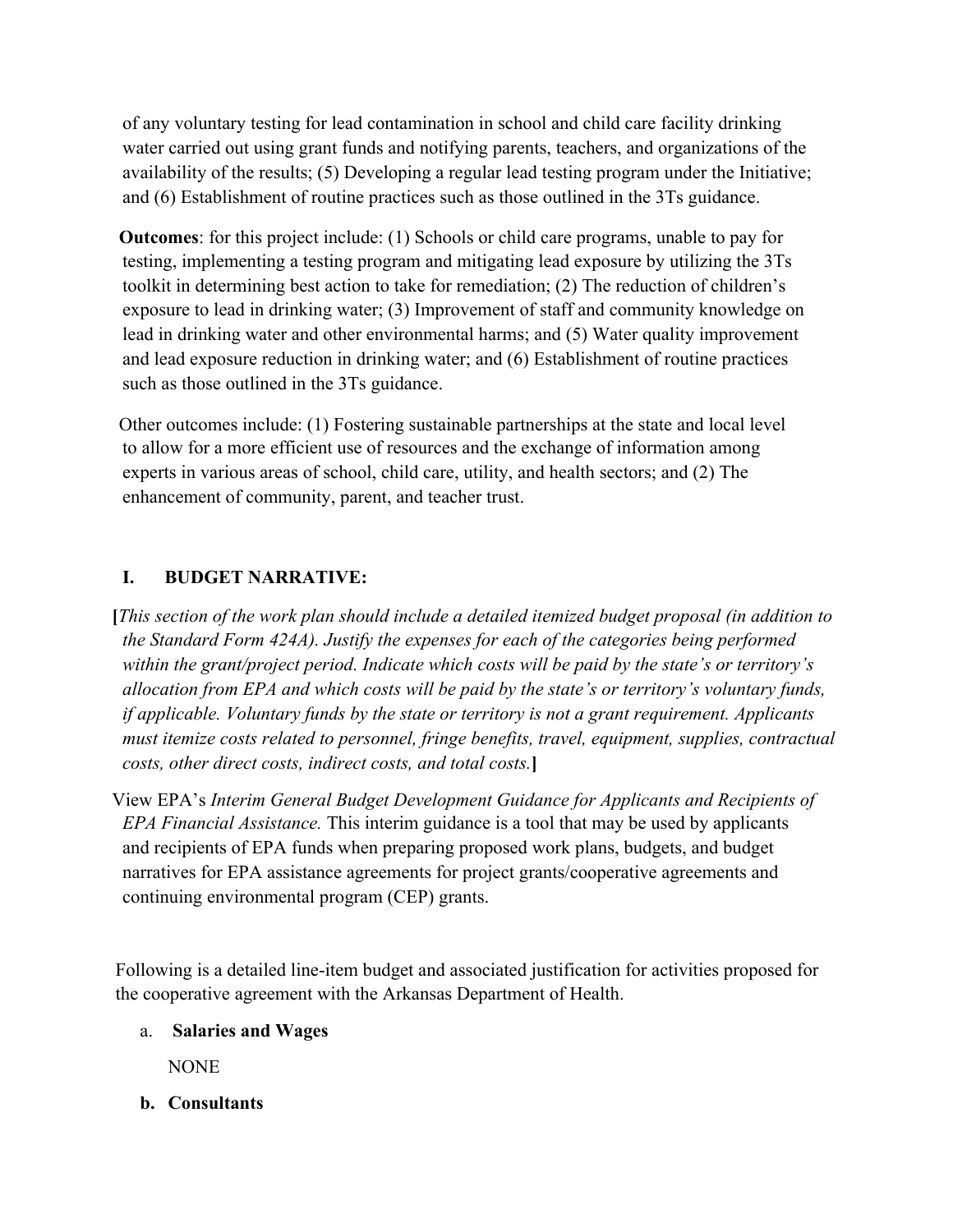NONE

#### **c. Equipment**

NONE

## **d. Supplies**

Supplies and Media for Communications  $=$  \$ 30,000

**Justification** 

Supplies and Media will be used by schools to promote the water testing initiative. Some will be used for design services of media to be used in physical and electronic communication efforts.

**e. Travel**

NONE

**f. Other**

NONE

## **g. Contractual Costs**

Manage Lead in Drinking Water Testing for AR Schools and Child Care programs; Analysis of Drinking Water Samples for AR Schools and Child Care for Lead

Name of Contractor: TBD

Method of Selection: RFP by DOE

Period of Performance: 2 yrs from funding date

Scope of Work: See RFP

Itemized Budget: Total contract amount - \$390,000 at a rate of \$23.00 per test. This will include shipping to and from the test site. This is based on an estimate of 1500 sites with 10 samples per site.

## **h. Total Direct Costs**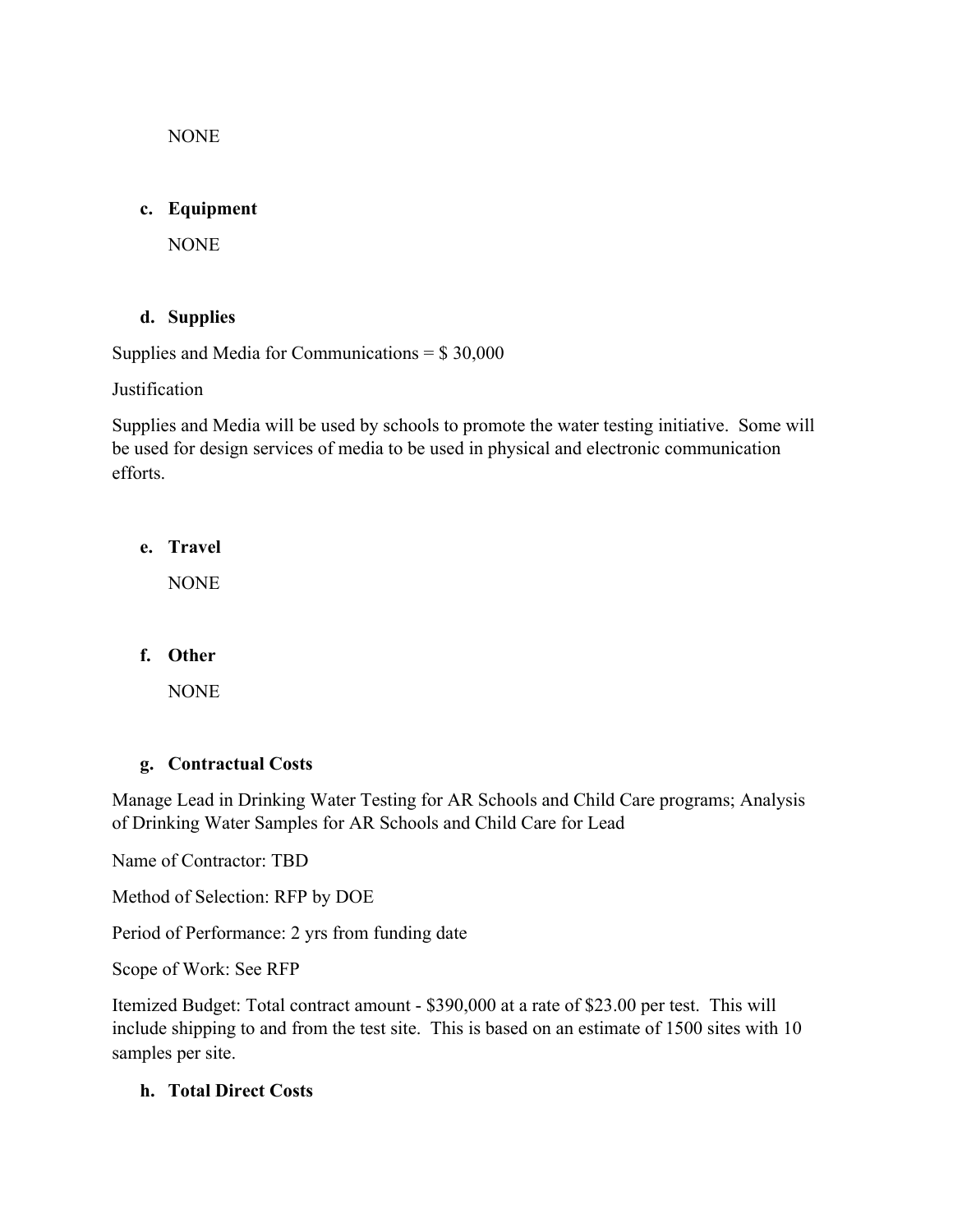| Category                 | Request   |
|--------------------------|-----------|
| Salary and Fringe        | \$0       |
| Consultant               | \$0       |
| Equipment                | \$0       |
| Supplies                 | \$30,000  |
| Travel                   | \$0       |
| Other                    | \$0       |
| Contractual              | \$390,000 |
| <b>Total Direct Cost</b> | \$420,000 |

#### i. Indirect Costs

Arkansas elects to take no indirect costs for the grant.

| <b>Direct</b> | <i>Indirect</i> | <b>Total</b> |
|---------------|-----------------|--------------|
| \$420,000     | SO              | \$420,000    |

#### **Link:**

**[https://www.epa.gov/sites/production/files/2019-05/documents/applicant-budget](https://www.epa.gov/sites/production/files/2019-05/documents/applicant-budget-development-guidance.pdf)[development-guidance.pdf](https://www.epa.gov/sites/production/files/2019-05/documents/applicant-budget-development-guidance.pdf)**

#### **APPENDIX A: PARTNERS UNDER THIS PROGRAM**

Below are partners that will be involved in this program.

- Local Health Departments
- Water Utilities
- School Principals/Directors
- School board